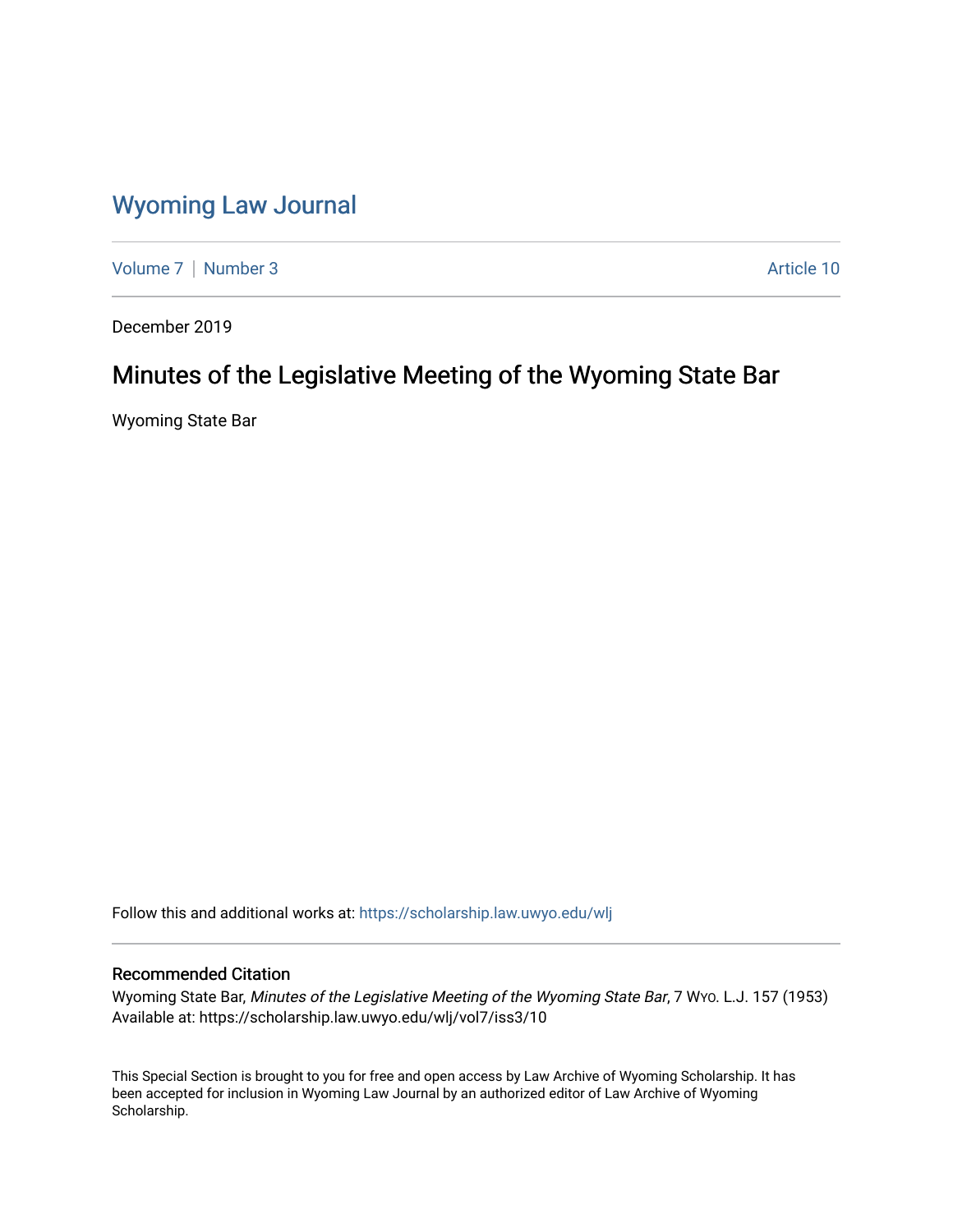### MINUTES OF THE LEGISLATIVE MEETING OF THE WYOMING STATE BAR

Cheyenne, Wyoming January 16, 1953

The Legislative Meeting of the Wyoming State Bar was held at the Supreme Court Room in the Supreme Court Building, Cheyenne, Wyoming, on January 16, 1953, pursuant to the call of the President and due notice of the time and place of the meeting having been sent to all members. The meeting was called to order at 10:00 a.m,. by President Edward E. Murane, who announced that the meeting had been called to consider legislation.

The President called upon James **0.** Wilson, Chairman of the Legislative Committee. Mr. Wilson presented the bills and proposals considered by the Legislsative Committee with the recommendations thereon. The bills and proposals presented, and the action taken thereon by the meeting upon motion made, seconded and carried in each case are indicated below:

- 1. Bill relating to terms of court in Sweetwater and Lincoln Counties.
	- Action: Endorsed.
- 2. Bill relating to salary of court reporters. Action: Endorsed.
- 3. Bill increasing fees of reporters for taking depositions. Action: None.
- 4. Bill increasing fees of reporters for taking inquests. Action: Endorsed.
- 5. Bill increasing fees of reporters in criminal cases. Action: None.
- 6. Bill relating to a Wyoming Digest. Action: Endorsed.
- 7. Proposal for a constitutional amendment increasing membership of the Supreme Court. Action: Endorsed.
- 8. Proposal for a constitutional amendment to allow Judges to receive salary increases during term of office. Action: Endorsed.
- 9. Bill increasing the salary of Judges. Action: Endorsed.
- 10. Bill requiring degree from an accredited law school for admission to practice. Action: Endorsed.
- **11.** Proposal to revise corporation statutes. Action: Recommended that Legislative Interim Committee include the subject in its studies.
- 12. Proposal establishing jurisdiction over testamentary trusts. Action: None.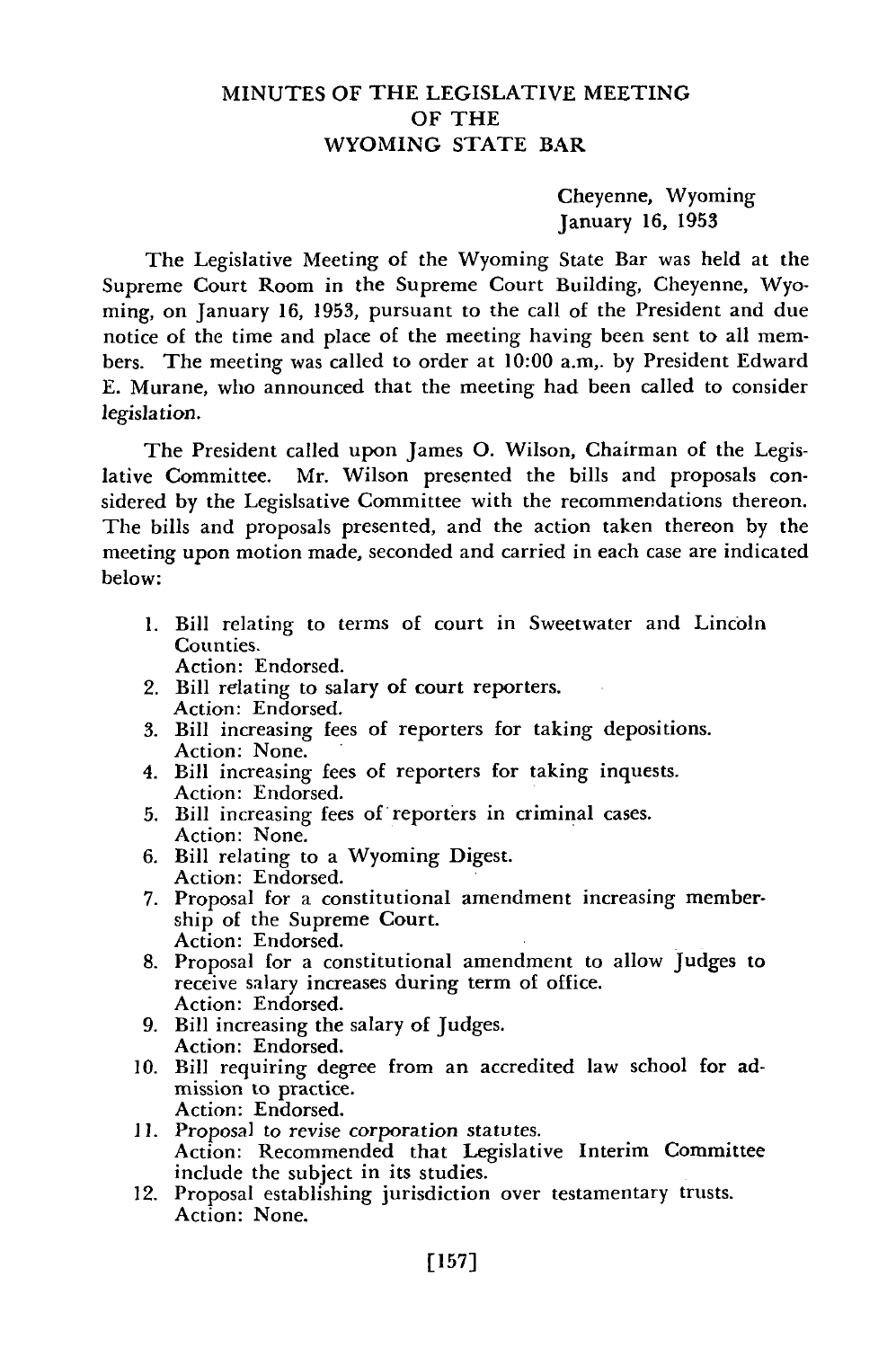**E.** L. Newton discussed the report of the Legislative Interim Committee on re-districting the State.

President Murane announced that the next order of business was the election of a Delegate to the House of Delegates of the American Bar Association. **C. A.** Zaring move that Edward **E.** Murane be elected as such Delegate. President Murane called Vice-President R. Dwight Wallace to the chair to preside and thereupon Mr. Zaring's motion was seconded and upon being put to a vote was carried unanimously. Vice-President Wallace declared Edward **E.** Murane elected as a Delegate to the House of Delegates of the American Bar Association.

President Murane resumed the chair and declared the meeting in recess until 2:00 p.m.

The meeting reconvened at 2:00 p.m., and continued with the consideration of legislation.

- **13.** Bill eliminating collections by Clerks of Court. Action: Endorsed.
- 14. Bill relating to fraudulent checks. Action: None.
- **15.** Uniform Support Act. Action: Endorsed as amended.
- **16.** Bill re-districting the State. After general discussion it was moved, seconded and carried that, in lieu of re-districting the State, a bill providing for a second Judge in the First, Fifth and Seventh Districts be endorsed.
- **17.** Bill relating to interest on unliquidated accounts. Action: Referred to the next Legislative Committee for action in 1955.
- 18. Bill relating to statewide subpoena power. Action: Endorsed.
- 19. Bill repealing certain notice requirements in the final settlement of estates. Action: Disapproval.
- 20. Bill relating to the trial of cases by Judges called in from another district. Action: Referred to the next Legislative Committee for action in 1955.
- 21. Bill relating to insanity pleas in criminal cases. Action: Tabled.
- 22. Proposal to adopt by statute the Rules of Civil Procedure. Action: Tabled. Upon motion made, seconded and carried, the President was directed to file in the Supreme Court a motion on behalf of the Wyoming State Bar for adoption of the Rules.
- 23. Bill increasing jurisdiction of Justice Court in criminal cases. Action: Tabled.

The President recognized Dean R. R. Hamilton who discussed the participation of senior law students in actual cases. To this end he suggested the following amendment to Rule 17 of the Rules of the Supreme Court governing the Wyoming State Bar. (Section 2-418, Wyoming Compiled Statutes, 1945):